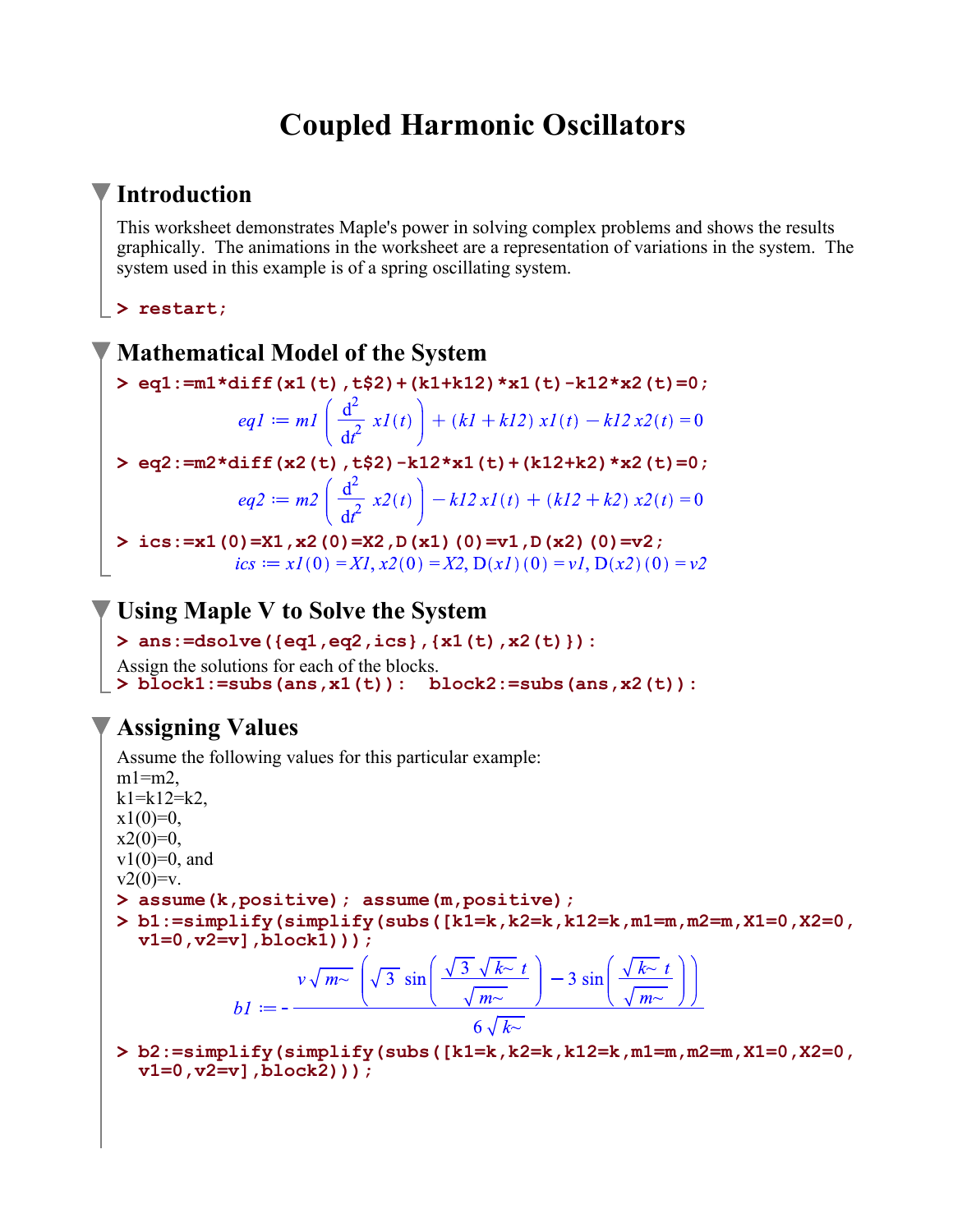$$
b2 := \frac{v\sqrt{m^{\sim}}\left(\sqrt{3}\sin\left(\frac{\sqrt{3}\sqrt{k^{\sim}}t}{\sqrt{m^{\sim}}t}\right) + 3\sin\left(\frac{\sqrt{k^{\sim}}t}{\sqrt{m^{\sim}}t}\right)\right)}{6\sqrt{k^{\sim}}}
$$



Note that the cycle will never repeat itself since the periods of  $sin(t)$  and  $sin(\sqrt{3} t)$  never match.

### **Procedure to Draw Springs**

```
> 
springplot:=proc(a,b,n) local l,i,p;
    1:=(b-a)/n;
```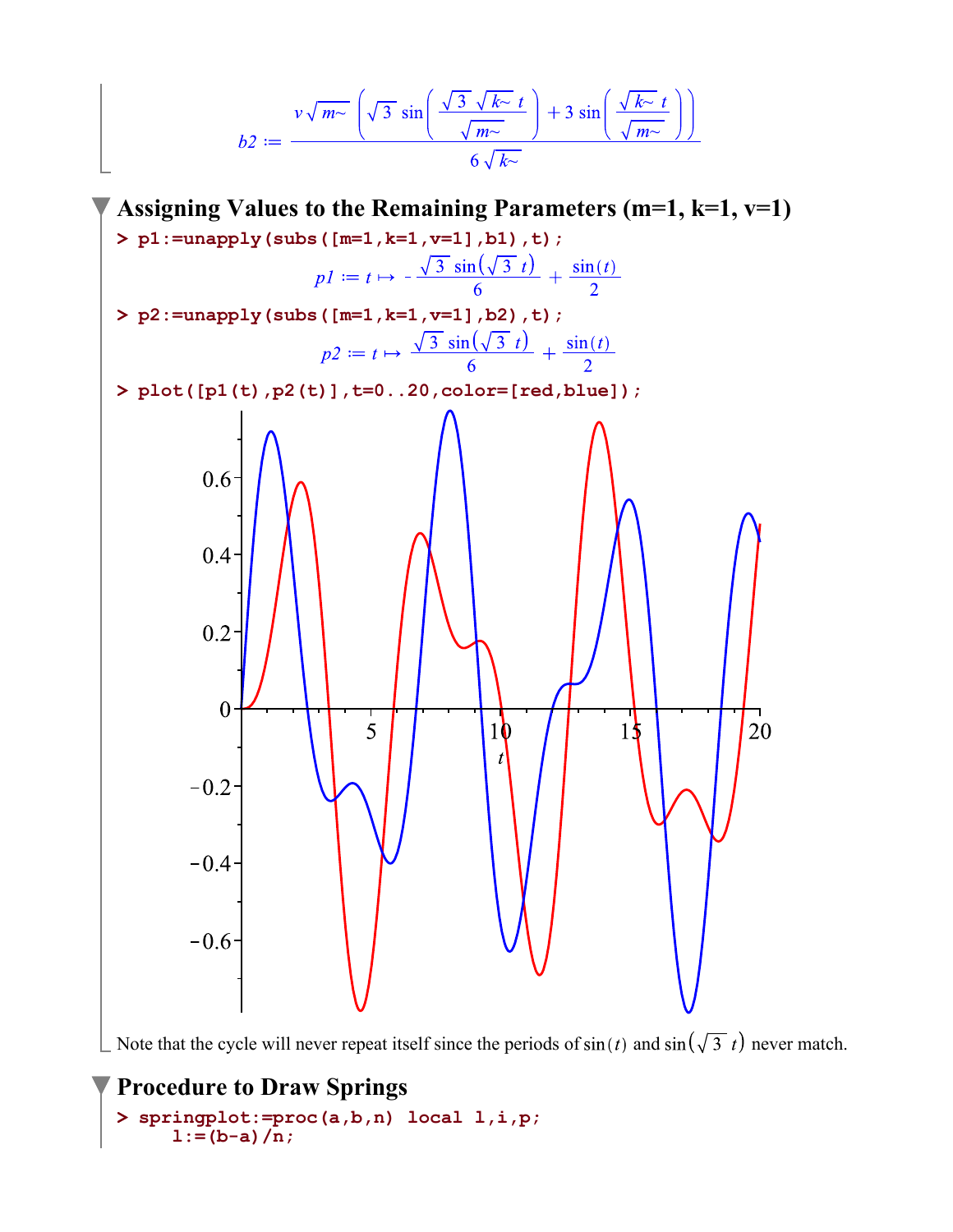```
 p[0]:=plot([[a,0],[a+l,0]],color=black,thickness=2);
    for i from 1 to n-2 do equal point point point point point point point point point point point point point point point point point point point point point point point point point point point point point point point point 
[a+i*l,0],[a+i*l+l/3,1/2],[a+i*l+2*l/3,-1/2],[a+i*l+l,0]],color=
black,thickness=2);
     od;
p[n-1]:=plot([[a+(n-1)*l,0],[a+(n-1)*l+l,0]],color=black,
thickness=2);
p:=plots[display](seq(p[i],i=0..n-1));
end:
```
## **Animation**

```
> 
oscillator(p1,p2,40,1/2);> 
with(plots):
  > 
oscillator:=proc(p1,p2,n::posint,f) 
 Procedure to create animation
        local end1,end2,a,b,c1,c2,spring1,spring2,spring3,masses,
    i;
        end1:=plot([[0,-1],[0,1]],color=black,thickness=2);
        end2:=plot([[17,-1],[17,1]],color=black,thickness=2); 
        for i from 0 to n-1 do
           a:=p1(i*f)+5; b:=p2(i*f)+11;
           c1[i]:=polygonplot([[a-1,-1],[a-1,1],[a+1,1],[a+1,-1]],
    color=red);
           c2[i]:=polygonplot([[b-1,-1],[b-1,1],[b+1,1],[b+1,-1]],
    color=blue);
           spring1[i]:=springplot(0,a-1,10);
           spring2[i]:=springplot(a+1,b-1,10);
           spring3[i]:=springplot(b+1,17,10); 
           masses[i]:=display({c1[i],c2[i],
                                spring1[i],spring2[i],spring3[i],
    end1,end2});
        od:
        display([seq(masses[i],i=0..n-1)],
                 insequence=true,scaling=constrained,axes=none, 
    title=`Spring Oscillating System`);
    end:
```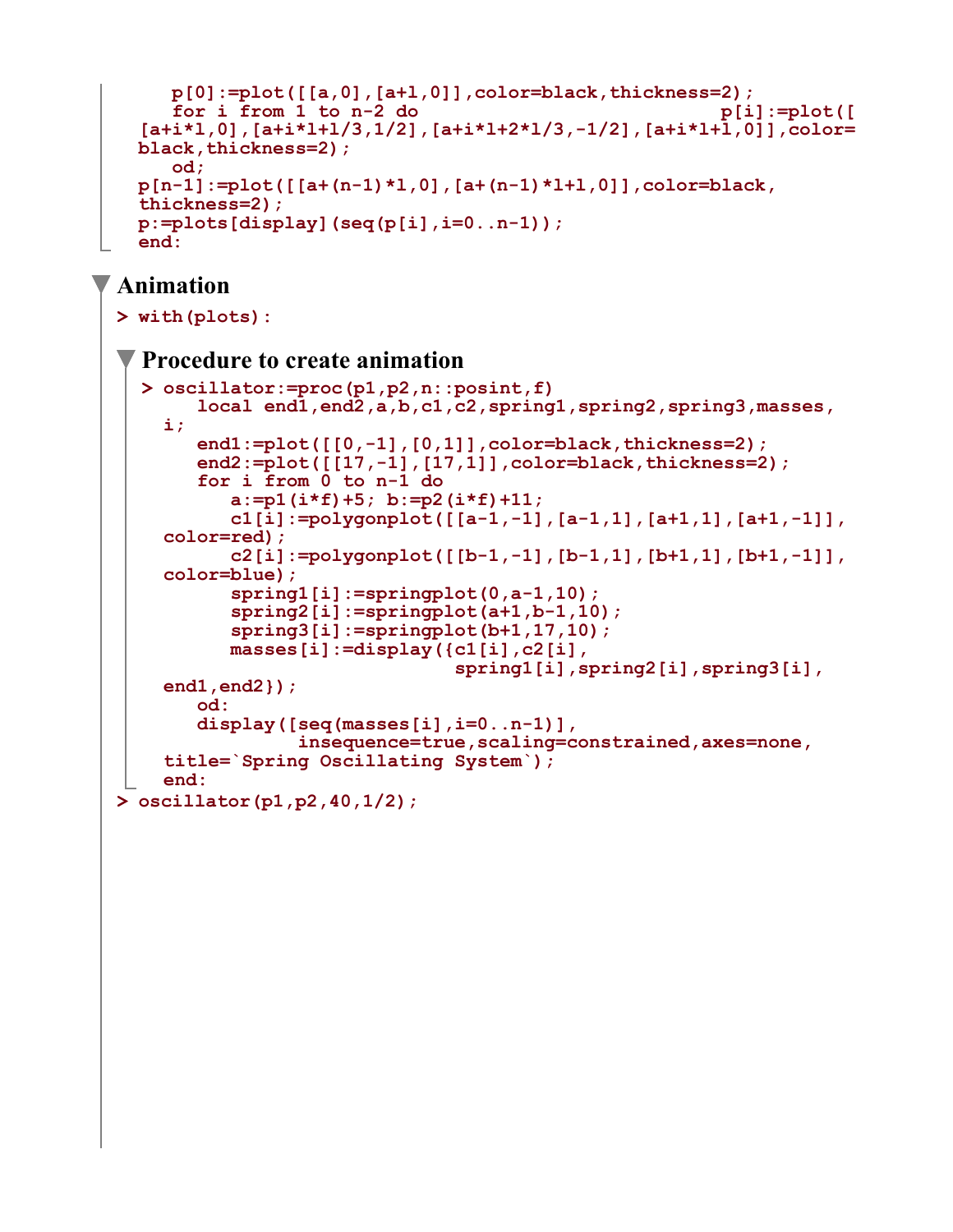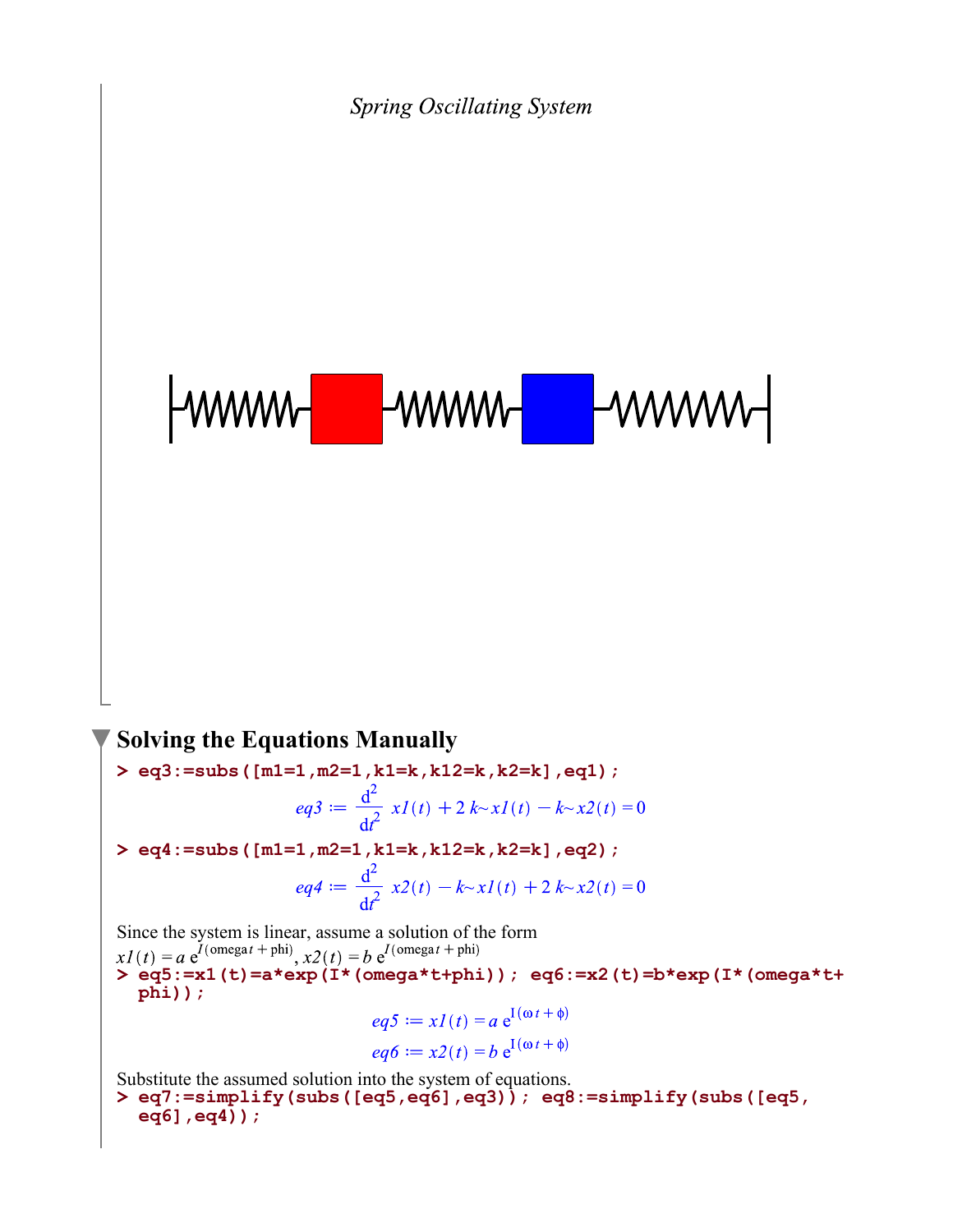$$
eq7 := ((2 a - b) k \sim -a \omega^{2}) e^{i(\omega t + \phi)} = 0
$$
  

$$
eq8 := -e^{i(\omega t + \phi)} ((a - 2 b) k \sim +b \omega^{2}) = 0
$$

Divide the equations by  $e^{I(\text{omega}t + phi)}$ .

**> eq9:=simplify(eq7/exp(I\*(omega\*t+phi))); eq10:=simplify(eq8/exp (I\*(omega\*t+phi)));**

$$
eq9 := (2 a - b) k - a \omega^{2} = 0
$$
  
eq10 := (-a + 2 b) k - b \omega^{2} = 0

Rearrange the equations for appearance.

**> eq9:=collect(eq9,[a,b]); eq10:=collect(eq10,[a,b]);**

$$
eq9 := (-\omega^{2} + 2 k \gamma) a - k \gamma b = 0
$$
  
eq10 :=  $-k \gamma a + (-\omega^{2} + 2 k \gamma) b = 0$ 

Since this system (eq9, eq10) is homogeneous, a necessary condition for a nontrivial solution to exist is that the determinant of the following matrix be zero.

**> A:=matrix([[coeff(lhs(eq9),a), coeff(lhs(eq9),b)], [coeff(lhs(eq10),a), coeff(lhs(eq10),b)]]);**  $\Gamma$  $\mathbf{L}$ 

$$
A := \begin{bmatrix} -\omega^2 + 2k - k - k \\ -k - \omega^2 + 2k - k - k \end{bmatrix}
$$

**> with(linalg):**

**> det(A);** Calculate the determinant of A.

$$
\omega^4 - 4k \sim \omega^2 + 3k \sim^2
$$

**> detA:=factor(det(A));** At this point you could solve for  $det(A)=0$ , but in this case  $det(A)$  factors well.

$$
det A := \left(-\omega^2 + 3 \, k \right) \, \left(-\omega^2 + k \right)
$$

**> omegasquared:=solve(detA=0,omega^2);** Instead of solving directly for omega, solve for omega. Warning, solving for expressions other than names or functions is not recommended.

$$
omega = k \sim, 3 k \sim
$$

**> omega1:=omega^2=omegasquared[1]; omega2:=omega^2=omegasquared[2] ;**

$$
\omega l := \omega^2 = k \sim
$$
  

$$
\omega 2 := \omega^2 = 3 k \sim
$$

*b*

Substitute the values for omega<sup>2</sup> into eq9 and eq10, and solve for a in terms of b.

> subs (omega, eq9) ; subs (omega, -k~a - k~b = 0  
\nk~a + k~b = 0  
\nSolve 
$$
(2, 3)
$$
 :

**> solve(%,a);**

**> subs(omega2,eq9); subs(omega2,eq10);**  $-k \sim a - k \sim b = 0$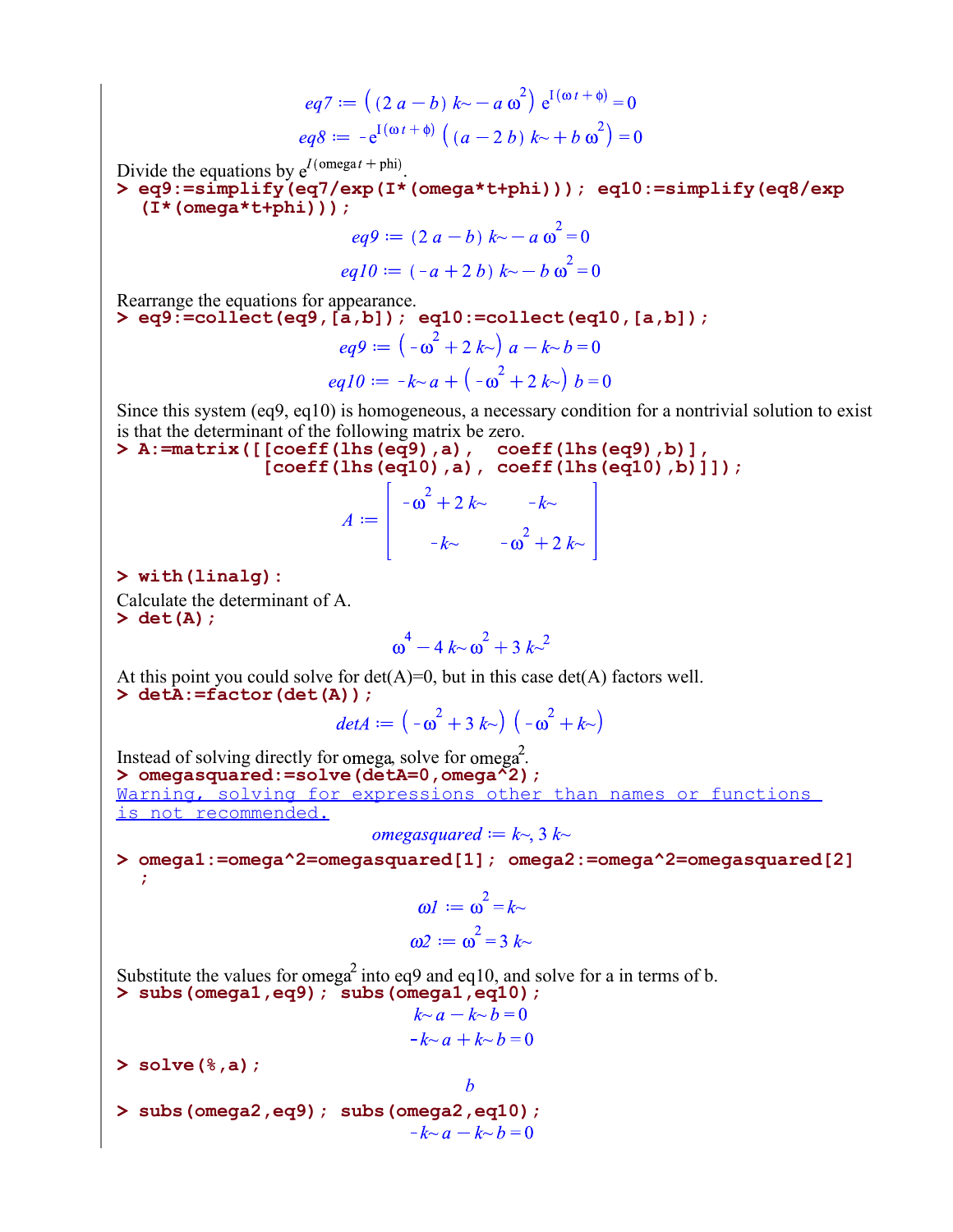$-k \sim a - k \sim b = 0$ **> solve(%,a);**  $-h$ Substitute the values found for  $a$ ,  $b$ , and omega into eq5 and eq6. **> eq11:=convert(subs([a=a1,b=-a1,omega=sqrt(3\*k)],eq5),trig); eq12:=convert(subs([a=a1,b=-a1,omega=sqrt(3\*k)],eq6),trig);**  $eq11 := x1(t) = a1 \left( \cos(\sqrt{3} \sqrt{k} \cdot t + \phi) + \sin(\sqrt{3} \sqrt{k} \cdot t + \phi) \right)$  $eq12 := x2(t) = -a1 \left( \cos(\sqrt{3} \sqrt{k} \sqrt{t} + \phi) + \sin(\sqrt{3} \sqrt{k} \sqrt{t} + \phi) \right)$ **> eq13:=convert(subs([a=a2,b=a2,omega=sqrt(k)],eq5),trig); eq14:= convert(subs([a=a2,b=a2,omega=sqrt(k)],eq6),trig);**  $eq13 := xI(t) = a2 \left( \cos(\sqrt{k} \sqrt{t} + \phi) + \sin(\sqrt{k} \sqrt{t} + \phi) \right)$  $eq14 := x2(t) = a2 \left( \cos(\sqrt{k} \sqrt{t}) + 1 \sin(\sqrt{k} \sqrt{t}) + 1 \right)$ Remove the real parts of the answers. **> eq15:=lhs(eq11)=evalc(Re(rhs(eq11))+Re(rhs(eq13)));**  $eq15 := xI(t) = aI\cos(\sqrt{3}\sqrt{k}t + \phi) + a2\cos(\sqrt{k}t + \phi)$ **> eq16:=lhs(eq12)=evalc(Re(rhs(eq12))+Re(rhs(eq14)));**  $ea16 := x2(t) = -a1 \cos(\sqrt{3} \sqrt{k} \sqrt{t} + \phi) + a2 \cos(\sqrt{k} \sqrt{t} + \phi)$ Compute the velocities (which will be required to specify initial conditions). **> eq17:=v1(t)=diff(rhs(eq15),t);**  $eq17 := vI(t) = -aI\sqrt{3}\sqrt{k^{\sim}}\sin(\sqrt{3}\sqrt{k^{\sim}}t+\phi) - a2\sqrt{k^{\sim}}\sin(\sqrt{k^{\sim}}t+\phi)$ **> eq18:=v2(t)=diff(rhs(eq16),t);**  $eq18 := v2(t) = a1\sqrt{3}\sqrt{k} \sin(\sqrt{3}\sqrt{k} \cdot t + \phi) - a2\sqrt{k} \sin(\sqrt{k} \cdot t + \phi)$ Solve for the unknown parameters using the initial conditions. **> parms:=solve({subs(t=0,rhs(eq15))=0,subs(t=0,rhs(eq17))=0, subs(t=0,rhs(eq16))=0,subs(t=0,rhs(eq18))=v},{a1,a2,phi}) ;** parms  $:=\left\{a1=\frac{v\sqrt{3}}{6\sqrt{k_{\infty}}}, a2=-\frac{v}{2\sqrt{k_{\infty}}}, \phi=\frac{\pi}{2}\right\}, \left\{a1=-\frac{v\sqrt{3}}{6\sqrt{k_{\infty}}}, a2=\frac{v}{2\sqrt{k_{\infty}}}, \phi=-\frac{\pi}{2}\right\}$ Substitute in the values of the parameters to get the final results. **> simplify(subs(parms[1],eq15)); simplify(subs(parms[1],eq16));**  $xI(t) = -\frac{v(\sqrt{3} \sin(\sqrt{3} \sqrt{k} - t) - 3 \sin(\sqrt{k} - t))}{6 \sqrt{k} - 6 \sqrt{k} - 6 \sqrt{k} - 6 \sqrt{k} - 6 \sqrt{k} - 6 \sqrt{k} - 6 \sqrt{k} - 6 \sqrt{k} - 6 \sqrt{k} - 6 \sqrt{k} - 6 \sqrt{k} - 6 \sqrt{k} - 6 \sqrt{k} - 6 \sqrt{k} - 6 \sqrt{k} - 6 \sqrt{k} - 6 \sqrt{k} - 6 \sqrt{k} - 6 \sqrt{k} - 6 \sqrt{k} - 6 \sqrt{k} - 6 \sqrt{k} - 6 \sqrt{k} - 6 \sqrt{k} - 6 \sqrt{k} - 6 \sqrt$  $x2(t) = \frac{v(\sqrt{3} \sin(\sqrt{3} \sqrt{k} \cdot t) + 3 \sin(\sqrt{k} \cdot t))}{6 \sqrt{k} \cdot t}$ **> simplify(subs(parms[2],eq15)); simplify(subs(parms[2],eq16));**  $xI(t) = -\frac{v\left(\sqrt{3} \sin\left(\sqrt{3} \sqrt{k} \right) - 3 \sin\left(\sqrt{k} \right) t\right)}{6\sqrt{k} \sqrt{k}}$  $x2(t) = \frac{v(\sqrt{3} \sin(\sqrt{3} \sqrt{k} \cdot t) + 3 \sin(\sqrt{k} \cdot t))}{6 \sqrt{k} \cdot t}$ 

**Normal Modes**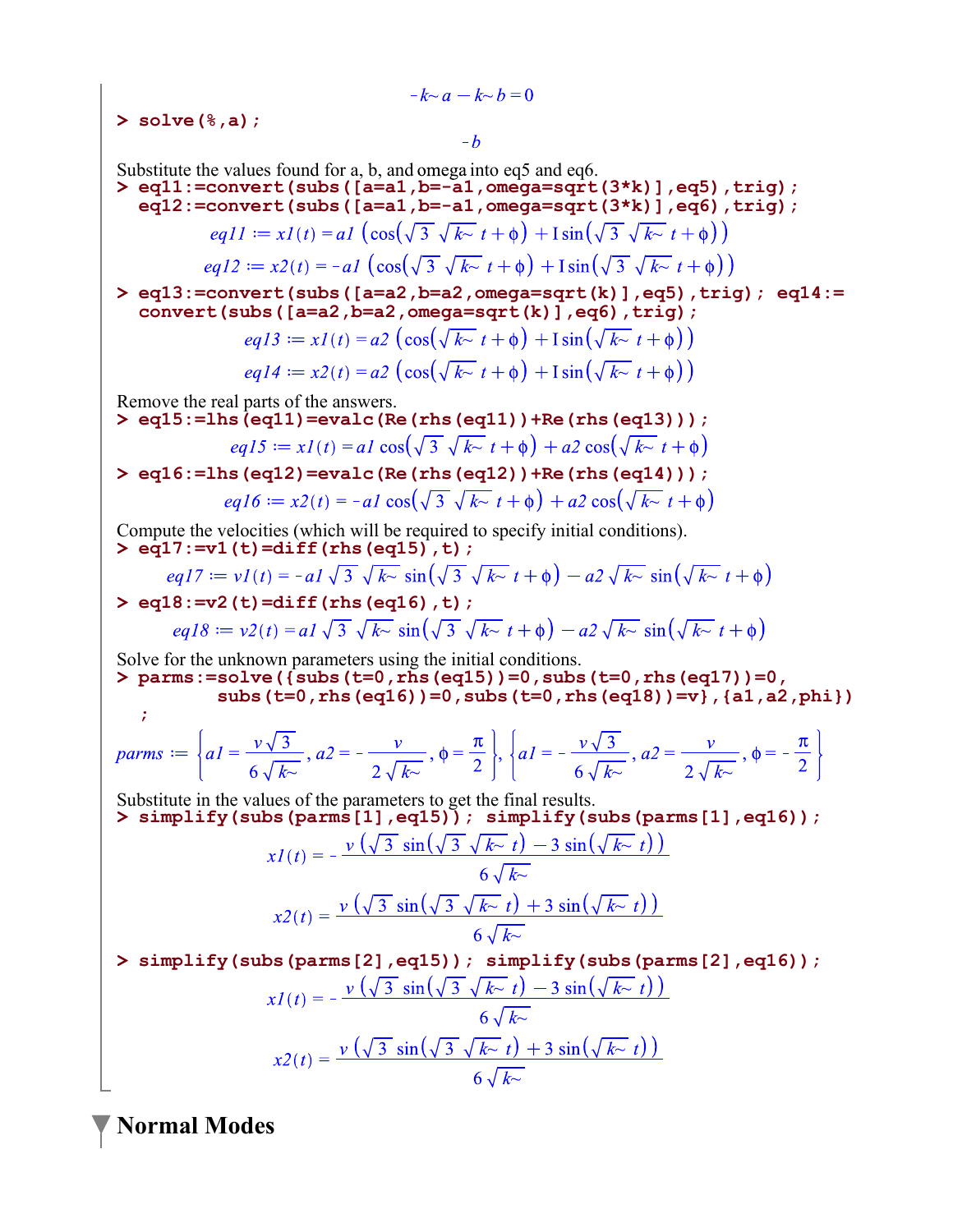An interesting phenomenon occurs when the initial conditions are specified as  $a1=0$  or  $a2=0$  in eq15 and eq16.

**> p3:=unapply(subs([a1=0,a2=1,k=1,phi=0],rhs(eq15)),t); p4:=unapply(subs([a1=0,a2=1,k=1,phi=0],rhs(eq16)),t);**  $p3 := t \mapsto \cos(t)$  $p4 := t \mapsto \cos(t)$ **> p5:=unapply(subs([a1=1,a2=0,k=1,phi=0],rhs(eq15)),t); p6:=unapply(subs([a1=1,a2=0,k=1,phi=0],rhs(eq16)),t);**   $p5 := t \mapsto \cos(\sqrt{3} t)$  $p6 := t \mapsto -\cos(\sqrt{3} t)$ 

### **Animating the Normal Modes**

Note that each of the plots in this section are animations. To view the animation, click on the plot and use the controls on the Animation toolbar.

**> oscillator(p3,p4,10,2\*Pi/10);**

**Spring Oscillating System** 

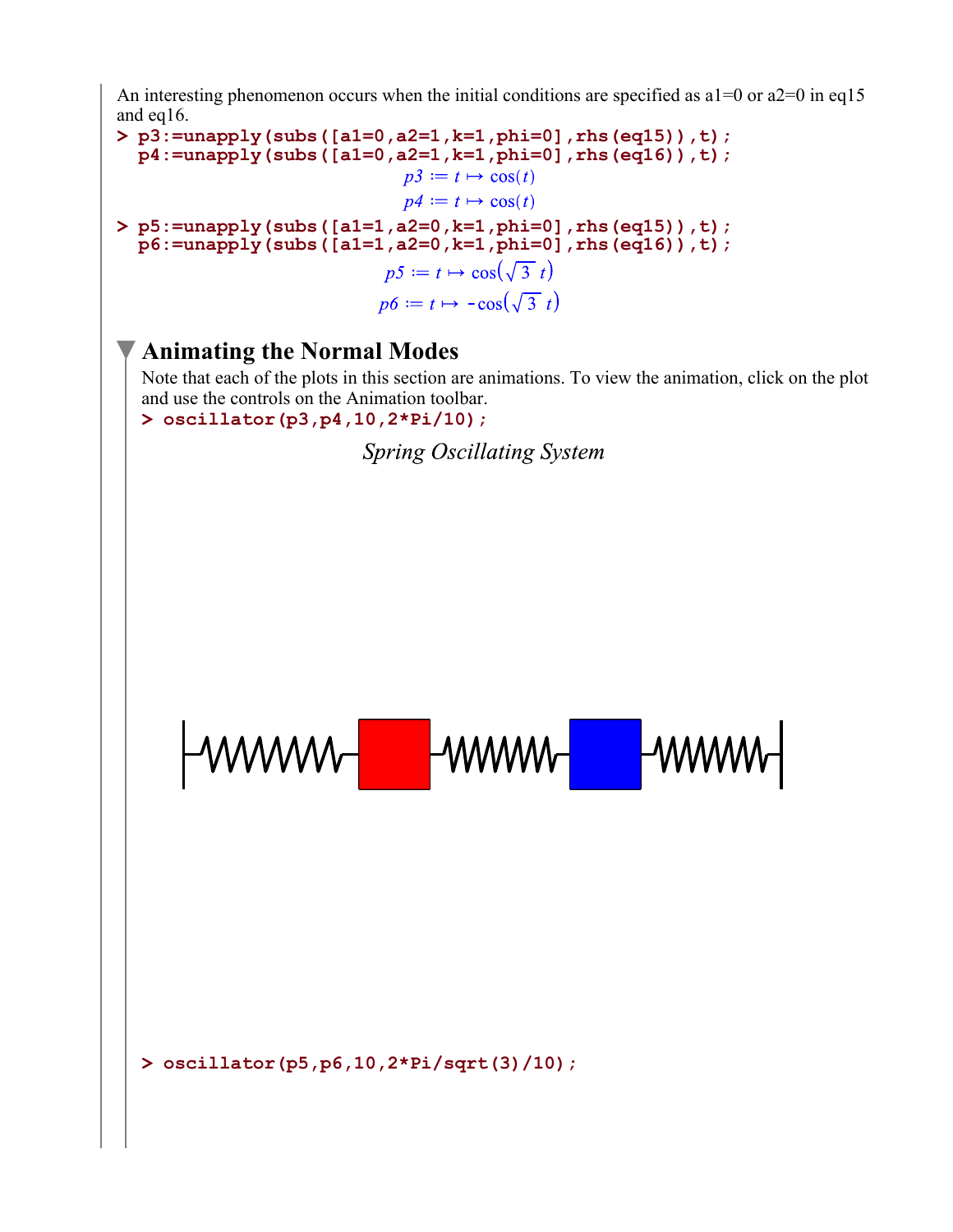